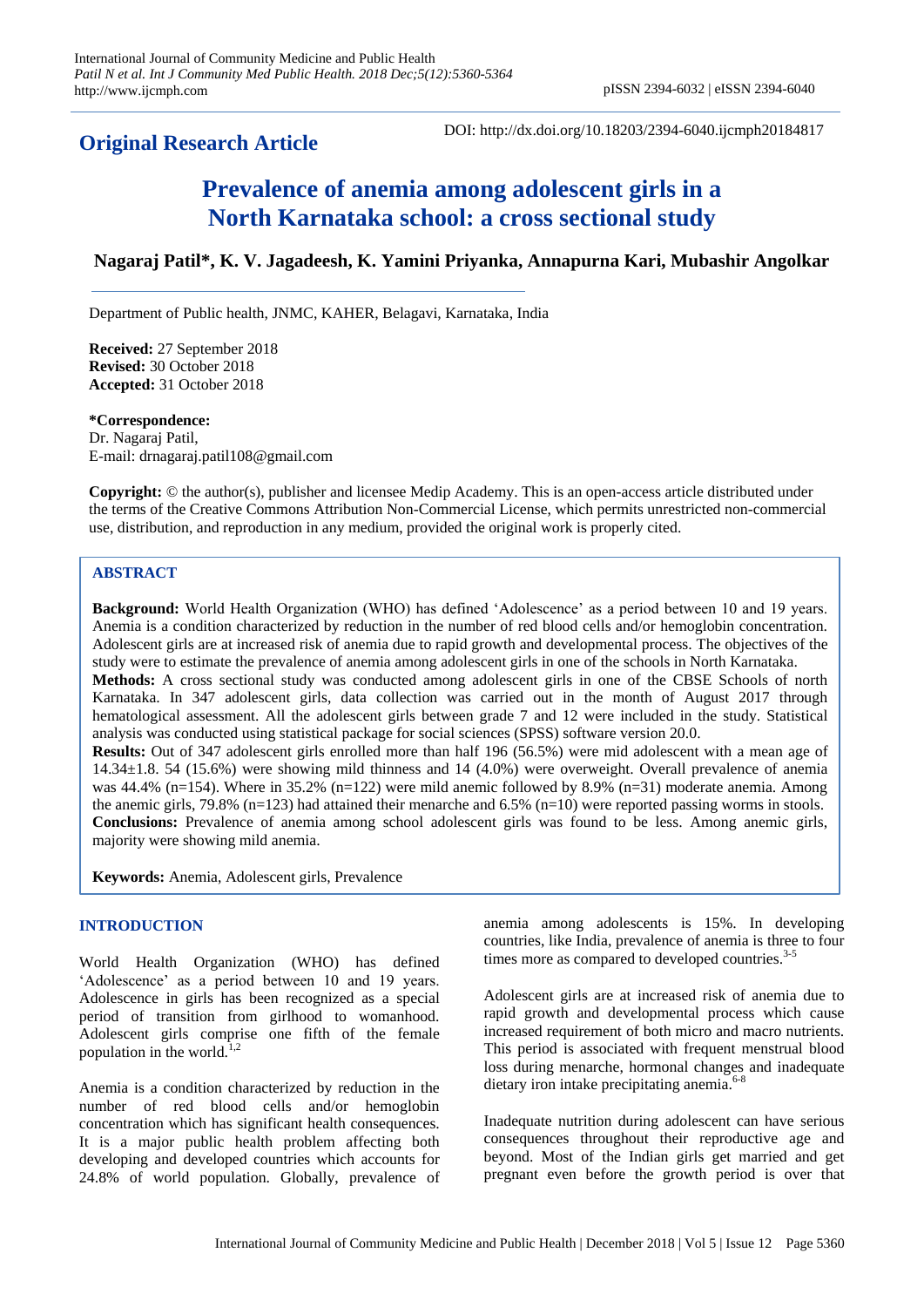doubles the risk of anemia.<sup>9</sup> Particularly among school adolescent girls, chronic anemia may affect school performance, attendance and physical work capacity.<sup>1</sup>

Hence, this study was conducted to estimate the prevalence of anemia among adolescent girls in one of the schools in Belgaum.

# **METHODS**

A cross sectional study was conducted among adolescent girls in one of the CBSE Schools in Belgaum city, Karnataka. Data collection was carried out in the month of August 2017. A total of 347 adolescent girls were enrolled in this study. All the adolescent girls between grade 7 and 12 were included in the study. Students who were absent during the survey were excluded.

#### *Data collection tools and technique*

Socio-demographic information was collected through face to face interview. While, other specific information pertaining to study subjects were gathered using pre structured questionnaire and anthropometric measurements. A total of 10 skilled post graduates and doctors were recruited for data collection. Intensive training was given to all the data collectors prior to the study. Considering the fact that our main respondents were adolescent girls, we recruited experienced female field enumerators for data collection to minimize bias. Data collection was done under the supervision of investigator.

#### *Variables assessed/measured*

#### *Sociodemographic profile*

Each respondent was interviewed regarding the age, parent's occupation, religion, diet, type of family.

#### *Hematological assessments*

Capillary blood was collected from the study subjects by pricking the finger tips by Lancet. A separate lancet was used for each individual to avoid cross infection. Aseptic conditions were maintained during the procedures. Hemoglobin (Hb) estimation was done using hemoglobin cuvette. Hemocue strips were used for each participant and same calibrated instrument was used throughout the study. Researcher frequently visited this school and rechecked the number of adolescent girls for their Hb concentration to validate the enumerator's activities. Anemia was classified according to WHO cut-off points as mild anemia (10.0-11.9 g%), moderate anemia (7.0-9.9  $g\%$ ) and severe anemia (<7.0  $g\%$ ).

#### *Anthropometric measurements*

Height was measured to the nearest 0.1 cm by using a board with an upright wooden base and movable head piece on a flat surface. Weight was measured using a digital weighing balance at 0.1 kg precision. Girls were asked to remove their footwear before taking their measurements. Body Mass Index (BMI) was calculated using the formula weight  $(kg)/(height in metre)^2$ . WHO recommended BMI-for-age Z-score was used for assessing the nutrition status, as the study subjects were between age of 10 and 19 years. Using the WHO Anthro Plus software, we plotted BMI of each subject on graph and categorized into overweight  $(\geq+1$  SD), obesity  $(\geq+2)$ SD), thinness  $( $-2$  SD)$  and severe thinness  $( $-3$  SD)$ . Same calibrated scale was used to ascertain anthropometric data of all the study participants.

#### *Ethical considerations*

Permission was obtained from head of the institution for recruitment of study participants. Assent was taken from children below 18 years and consent was obtained from their teachers. One participant was above 18 years, inform consent was obtained accordingly.

# *Statistical analysis*

Statistical analysis was conducted using statistical package for social sciences (SPSS) software version 20.0. Descriptive statistics like mean, standard deviation were used to give clear picture of background information and determine the prevalence of anemia in school going adolescent girls.

#### **RESULTS**

Table 1 shows the socio-demographic characteristics of study participants. Out of 347 adolescent girls enrolled more than half 196 (56.5%) were mid adolescent (14-17 years) followed by early adolescent constitutes 150  $(43.3\%)$  with a mean age of  $14.34\pm1.8$ . Among them, 72.7% (n=112) were on mixed diet and 88.3% belong to nuclear family. Majority 92.2% (n=320) of the participants were Hindus followed by Muslims 5.2%  $(n=18)$ , Christians 1.2%  $(n=4)$ , Jains 0.9%  $(n=3)$  and sikhs 0.5% (n=2).

# *Distribution of students based on their BMI*

Out of 347 girls screened, 54 (15.6%) were mild thinness and 14 (4.0%) were overweight according to WHO age Z-score for adolescents. Table 2 describes about BMI of anemic girls, in which majority 131 (85.0%) were healthy, 17 (11.1%) were underweight and 6 (3.9%) were overweight.

#### *Prevalence and severity of anemia*

Table 3 show that the overall prevalence of anemia was 44.4% (n=154). Among the anemic girls, 79.8% (n=123) had attained their menarche and 6.5% (n=10) were reported passing worms in stools.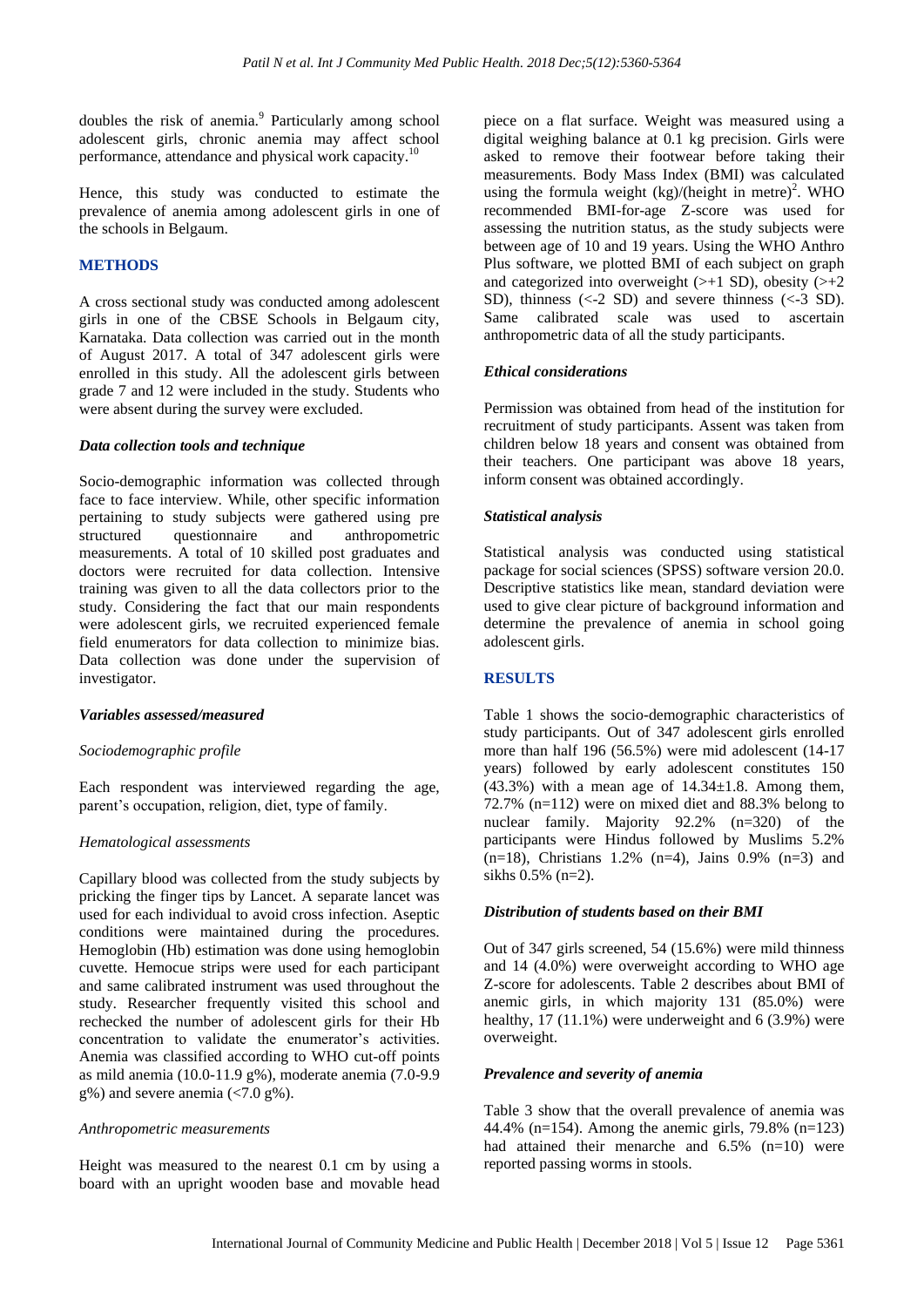| <b>Table 1: Distribution of study participants based on</b><br>their socio-demographic characteristics. |                        |            |
|---------------------------------------------------------------------------------------------------------|------------------------|------------|
| $\mathbf{X}^T = \mathbf{X}^T = \mathbf{X}^T$                                                            | <b>No. of students</b> | Percentage |

**Table 1: Distribution of study participants based on** 

| <b>Variables</b>                            | <b>No. of students</b><br>$(n=347)$ | Percentage<br>$($ %) |
|---------------------------------------------|-------------------------------------|----------------------|
| Age                                         |                                     |                      |
| Early adolescent<br>$(11-14 \text{ years})$ | 150                                 | 43.3                 |
| Mid adolescent<br>$(14-17 \text{ years})$   | 196                                 | 56.5                 |
| Late Adolescent<br>$(17-19 \text{ years})$  | 01                                  | 0.2                  |
| <b>Diet</b>                                 |                                     |                      |
| Mixed                                       | 251                                 | 72.3                 |
| Veg                                         | 96                                  | 27.7                 |
| <b>Religion</b>                             |                                     |                      |
| Hindu                                       | 320                                 | 92.2                 |
| Muslim                                      | 18                                  | 5.2                  |
| Christian                                   | 4                                   | 1.2                  |
| Jain                                        | 3                                   | 0.9                  |
| Sikh                                        | $\overline{2}$                      | 0.5                  |
| <b>Type of family</b>                       |                                     |                      |
| Nuclear                                     | 307                                 | 88.5                 |
| Joint                                       | 38                                  | 10.9                 |
| Extended                                    | $\overline{2}$                      | 0.6                  |

# **Table 2: Distribution of anemic adolescent girls based on their BMI using Z-score.**

| <b>BMI</b> for age <b>Z</b><br>score | <b>No. of students</b><br>$(n=154)$ | <b>Percentage</b><br>$($ %) |
|--------------------------------------|-------------------------------------|-----------------------------|
| <b>Mild thinness</b>                 | 17                                  | 11.1                        |
| <b>Healthy</b>                       | 131                                 | 85                          |
| Over weight                          |                                     | 39                          |

\* BMI-Body Mass Index.

# **Table 3: Distribution of study participants according to their Hemoglobin levels.**

| <b>Hemoglobin level</b><br>$(g\% )$   | <b>No of students</b><br>$(n=347)$ | <b>Percentage</b><br>(%) |
|---------------------------------------|------------------------------------|--------------------------|
| <b>Normal</b>                         | 193                                | 55.6                     |
| Mild anemia<br>$(10.0-11.9)$          | 122                                | 35.2                     |
| <b>Moderate</b><br>anemia (9.9 - 7.0) | 31                                 | 8.9                      |
| Severe anemia<br>(below 7.0)          | 01                                 | 0.3                      |

#### *Menarche history*

Regarding status of menarche, 253 (72.9%) girls had attained their menarche. Out of 154 anemic girls, 79.8%  $(n=123)$  had attained menarche, whereas, among nonanemic girls (Hb  $>12$  g%) 67.3% (n=130) had attained menarche.



# **Figure 1: Anemic girls according to their menstrual cycle history.**

Figure 1 shows that the length of the cycle varied in anemic girls. Most (44.1%) of them had menstrual cycle for 5 days. Whereas, 1.9% girls had longer cycle for 7 days. 20.1% of study subjects reported that menstrual cycle had not started.

# **DISCUSSION**

In current study, 56.5% study participants were between the age 14 and 17 years categorized under mild adolescent whereas 43.3% were in the age group of 11-14 years categorized under early adolescent and remaining 0.2% were categorized into late adolescent. This categorizing has been done. In Nepal, Kanodia et al conducted a study on adolescent girls reported that 55.9% were categorized under late adolescent, 35.3% were under early adolescent and only 8.8% were under Mild adolescent group which contrary to our findings. $^{11}$ 

In this study, prevalence of anemia in adolescent girls was found to be 44.4%. In contrast, a study conducted in urban slum of Nagpur by Kulkarni et al., conducted on adolescent girls reported a high prevalence of anemia (90.1%). Majority (88.6%) were mild to moderate anemia and only 1.5% were severely anemic, whereas, in this study, most 35.2% were mild anemic followed by 8.9% include moderate anemic.<sup>1</sup> Similarly, Devi S et al., conducted a school based study among adolescent girls in Haryana reported that prevalence of anemia was 73%, in which nearly half (54%) were mild anemic and 1% were severely anemic.<sup>9</sup> The prevalence was less in our study may be due to study subjects from urban area and well educated families which is needed to be assessed. In a study conducted in rural Wardha among adolescent girls showed a prevalence of 59.8% which was apparently near to our study findings.<sup>12</sup> Tesfaye et al, conducted a study in southwest Ethiopia, among adolescents, reported very less prevalence of anemia (15.2%). Of which, prevalence among females was high (19.3%) compared to males (9.4%). As far as overall prevalence concerned, it was reported as 11% Iron deficient Anemia and 4.2% non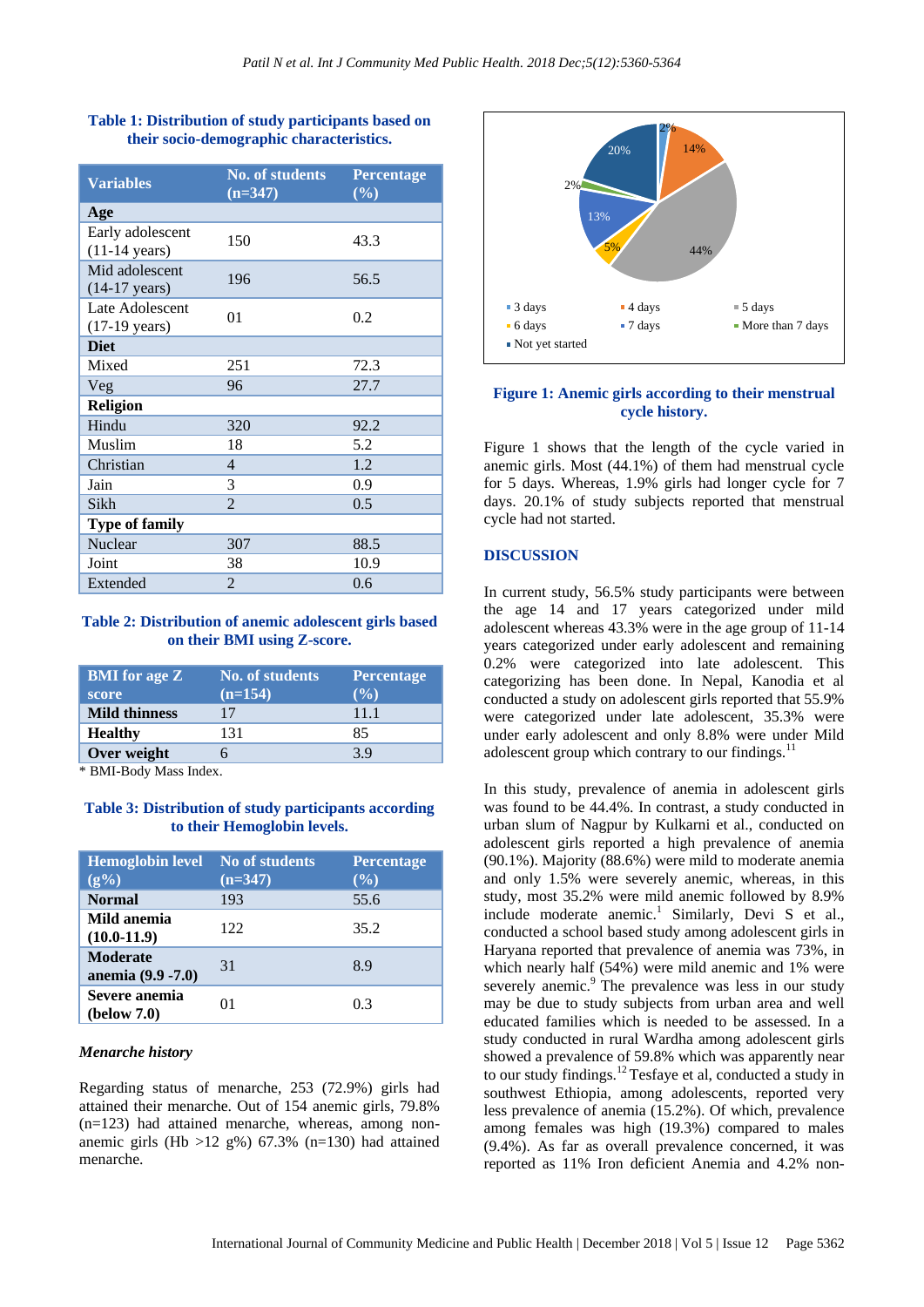iron deficient anemia.<sup>4</sup> Our study did not make an attempt to undergo peripheral smear test to find type of anemia.

In the present study, findings showed that nearly threefourth of population were practicing mixed diet habits and remaining were vegetarians. In particular among anemic girls, we found that majority (72.2%) were on mixed diet. Abhishek et al, conducted a study in Mandya district of Karnataka, among high school going adolescent females revealed that 55 were nonvegetarians. Among the non-vegetarians, 9.9% and 7.27% were diagnosed mild and moderate anemia respectively. Out of 45 vegetarians, 33.3% were mild anemic and 8.8% were found severely anemic.

In our study, we found that majority of the participants were Hindus (92.2%) followed by Muslims (5.2%), Christians (1.2%), Jains (0.9%) and Sikhs (0.5%). No past study had reported the religion of study participants. We also found that majority of study participants belonged to nuclear family occupying 88.5% followed by 10.9% Joint family and 0.2% extended family. No past study had reported about type of family to which study participants belonged.

In the current study, 6.5% of anemic adolescent girls had reported the history of worm infestation. Whereas, a study conducted in rural Wardha on adolescent girls to know the epidemiological correlates of nutritional anemia reported that 10.3% had history of worm infestation among which 87% were anemic.<sup>12</sup> Varma et al, reported that 65.9% vegetarians were anemic compared to nonvegetarians.<sup>13</sup>

In this study, among 154 anemic girls, majority of the study participants 85.0% were healthy, 11.1% were under mild thinness and 3.9% were under overweight category. In a study conducted in Eastern Ethiopia showed similar findings that majority of adolescent girls were normal (72.6%) followed by mild thinness (15.0%), severe thinness (6.6%), overweight (4.8%) and obese  $(1.1\%)$ .<sup>14</sup>

Among all the study participants, 72.9% girls had attained their menarche. Majority (79.8%) of anemic girls had attained menarche, whereas, among non-anemic girls (whose Hb  $>12$  g%) 67.3% had attained menarche. Apparently, this indicates that more girls in the anemic group had attained menarche compared to girls in nonanemic group. In a study carried out in Western Ethiopia among school adolescents also reported similar findings that majority (63%) of anemic girls had attained menarche and comparatively less proportion (42.2%) of non-anemic girls had attained their menarche.<sup>4</sup> In contrary, Kaur et al, conducted a study among adolescent girls in rural Wardha stated that nearly same proportion of study participants had attained menarche in anemic  $(86.7\%)$  and non-anemic groups  $(84.6\%)$ .<sup>12</sup>

# **CONCLUSION**

Prevalence of anemia among school adolescent girls was found to be less. Among anemic girls, majority were showing mild anemia.

# *Strengths*

This study gives an information regarding prevalence of anemia among school adolescent population which was rarely evaluated in India. BMI was determined based on Z-score recommended by WHO, especially for Adolescents.

# *Limitations*

This study population was limited to only one school in the Belgaum. Assessment of energy, protein and other macro or micro nutrient intakes was not done because of limited resource available. Our sample size is very less to find a significant association between cause and effect. Peripheral smear test was not conducted to differentiate type of anemia.

# *Recommendations*

A good cause-effect relation can be drawn by including all school adolescent in Belgaum to implement an effective intervention against preventable anemia in adolescent girls. In this study, Anemia prevalence was found less, might be due to educated family to which study participants belong. This can be assessed in further studies, as this study did not consider father's and mother's educational level.

# **ACKNOWLEDGEMENTS**

Authors would like to thank all public health and community medicine students who involved in data collection. Authors would also like to thank technicians involved in Hemoglobin estimation.

*Funding: No funding sources Conflict of interest: None declared Ethical approval: The study was approved by the Institutional Ethics Committee*

# **REFERENCES**

- 1. Kulkarni MV, Durge PM, Kasturwar NB. Prevalence of anemia among adolescent girls in an urban slum. National J Community Med. 2012;3(1):108-11.
- 2. Chaudhary SM, Dhage VR. A Study of Anemia Among Adolescent Females in the Urban Area of Nagpur. Indian J Community Med. 2008;33(4):243– 5.
- 3. WHO. The global prevalence of anaemia in 2011. Geneva: World Health Organization, 2015. Available at: http://apps.who.int/iris/bitstream/